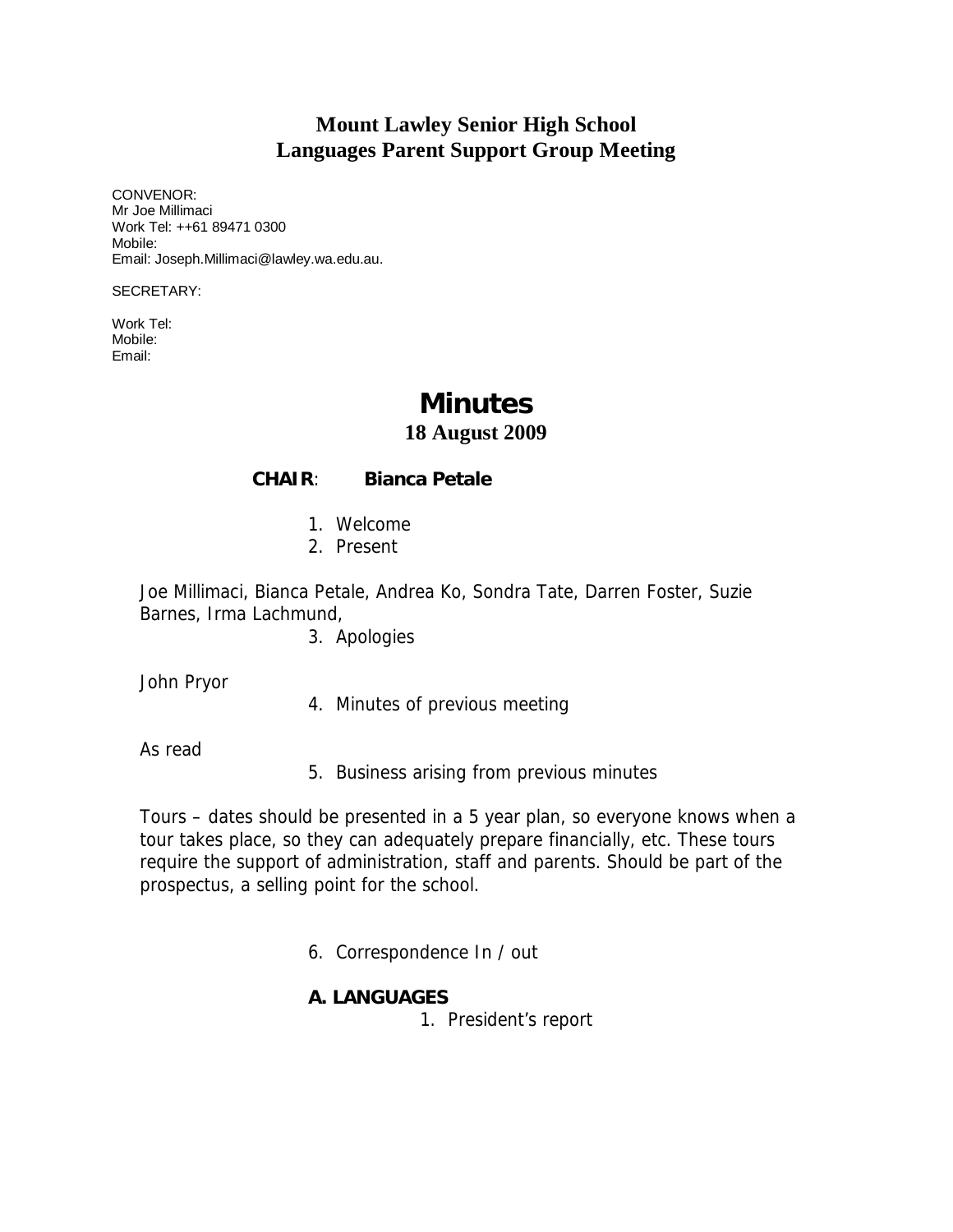• FEEDBACK on Languages Week

• food stalls

As this happens only once a year it would be great to have the support of staff and encourage student participation.

It would be great to have admin promote Languages Week in the preceding weeks. We need to have the information in the newsletters, encourage parents to contribute cakes, etc.

Food stall made  $$791.85 + Antia's food (TBA)$ 

- Film festivals
- ALC
- Dante Examinations
- Alliance Francaise
- Exchange trips (5 mins)
- Exchange students (5 mins)

We have an Italian exchange student here (Lorenzo Rossi) who has been here for a month. The LAL Languages needs to know about these students because otherwise, they can feel left out, no one has welcomed him because the LAL had no information about him. Admin needs to contact LAL when they students are admitted. We should even have a buddy system for this purpose. There should be an induction process (pack), given contact numbers, a tour of the school, introduced to Languages staff. Photos of the students could be put in staff room, so all staff get to know who they are.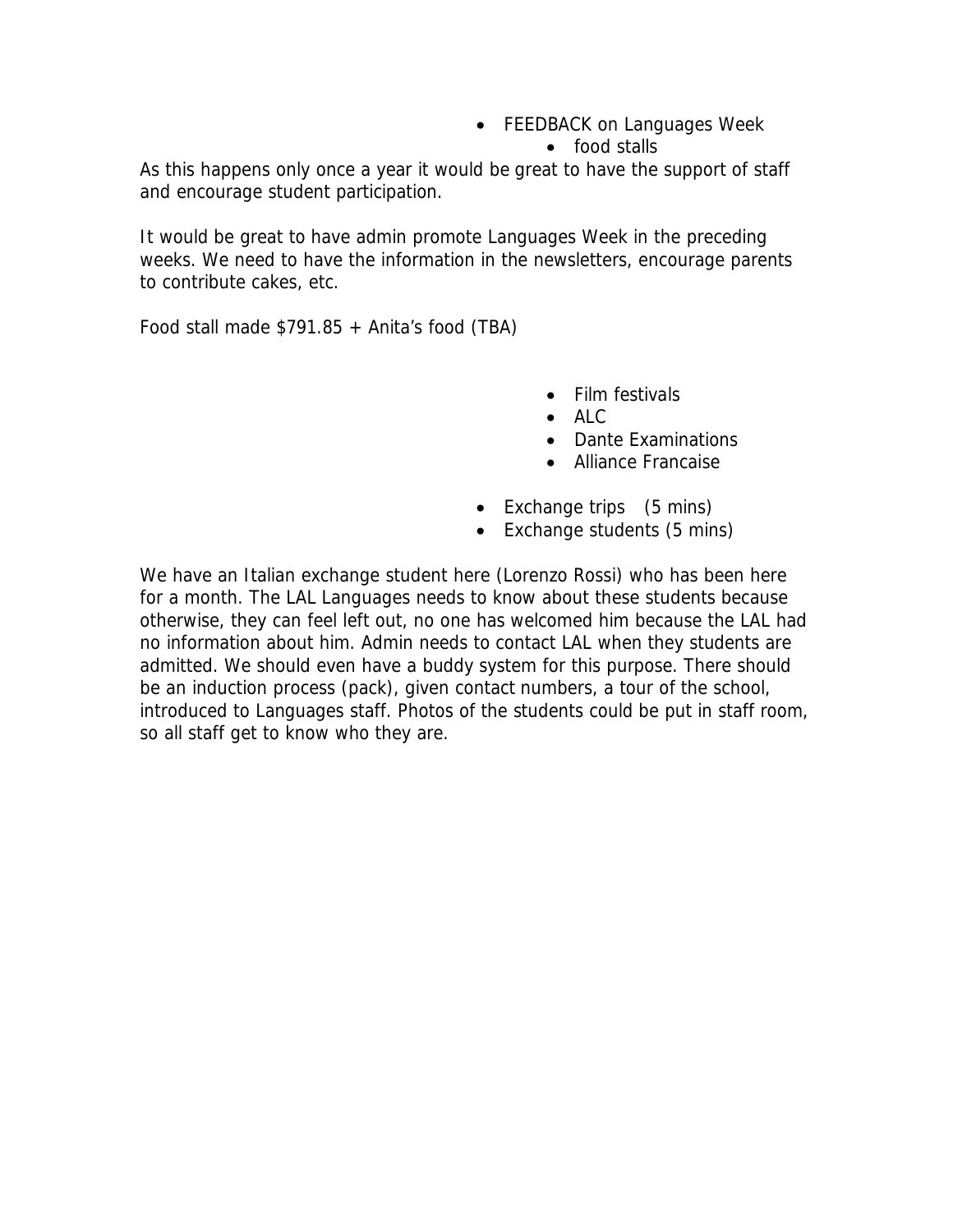• Radio session

Went extremely well !!!

- Chinese student (5 mins)
- 2. Sunday August 23 Luncheon

To be supplied by LPSG:

Fruit platter

Andrea will get these: Paper plates, forks, spoons, plastic cups and cordial and water (in student services, Suzie will check on coolers, and eskies).

Set up at 11am

Joe will have keys to open up.

Use desks from classes.

Music and dancing.

**Bocce** 

Joe to ask if we can use table tennis and table soccer.

[In future we may have recipes and cooking demonstrations to share cooking secrets and have exchange students cook too].